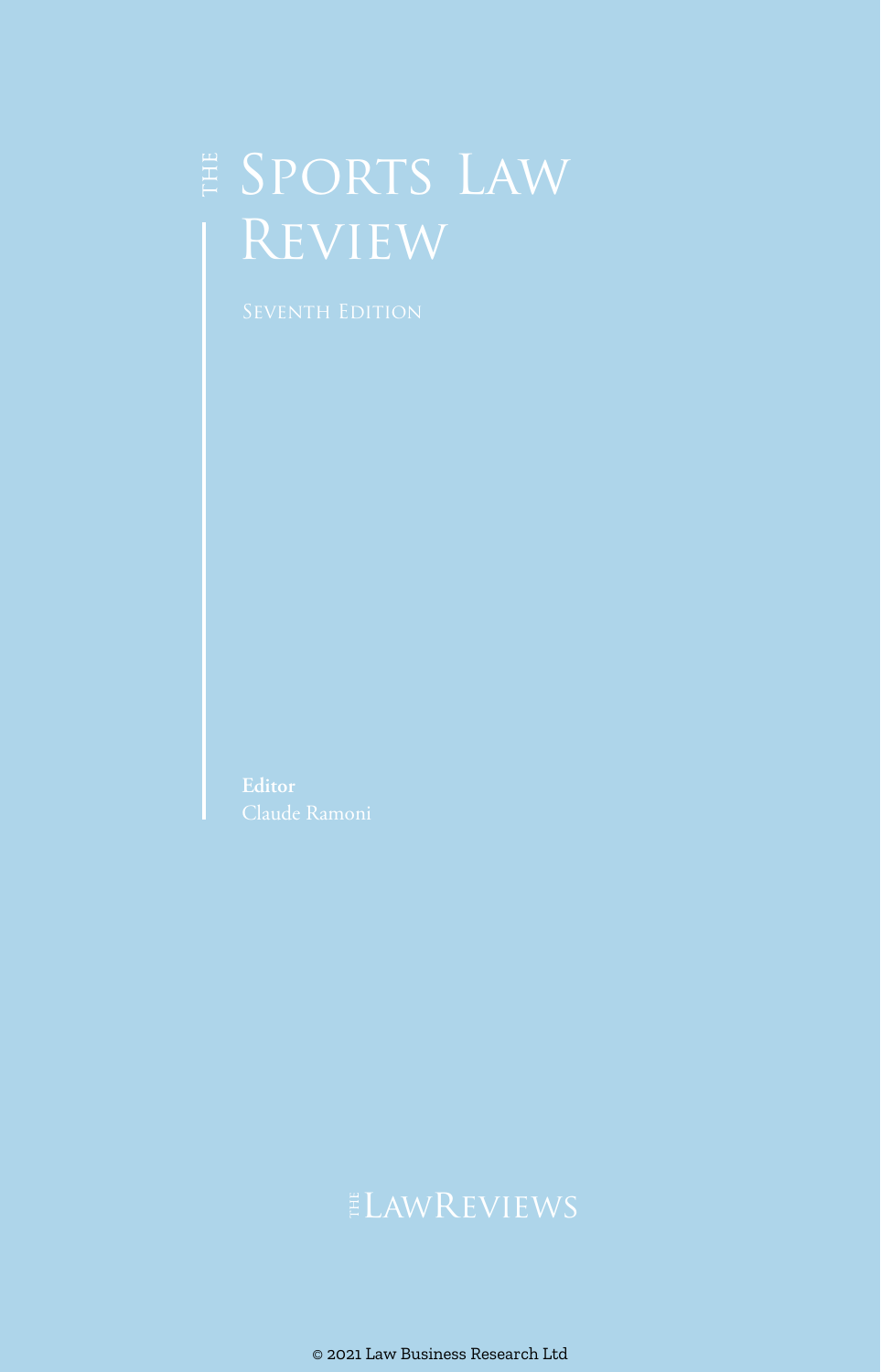### $\stackrel{\scriptscriptstyle \mathrm{F}}{\vphantom{\sim}}$  Sports Law Review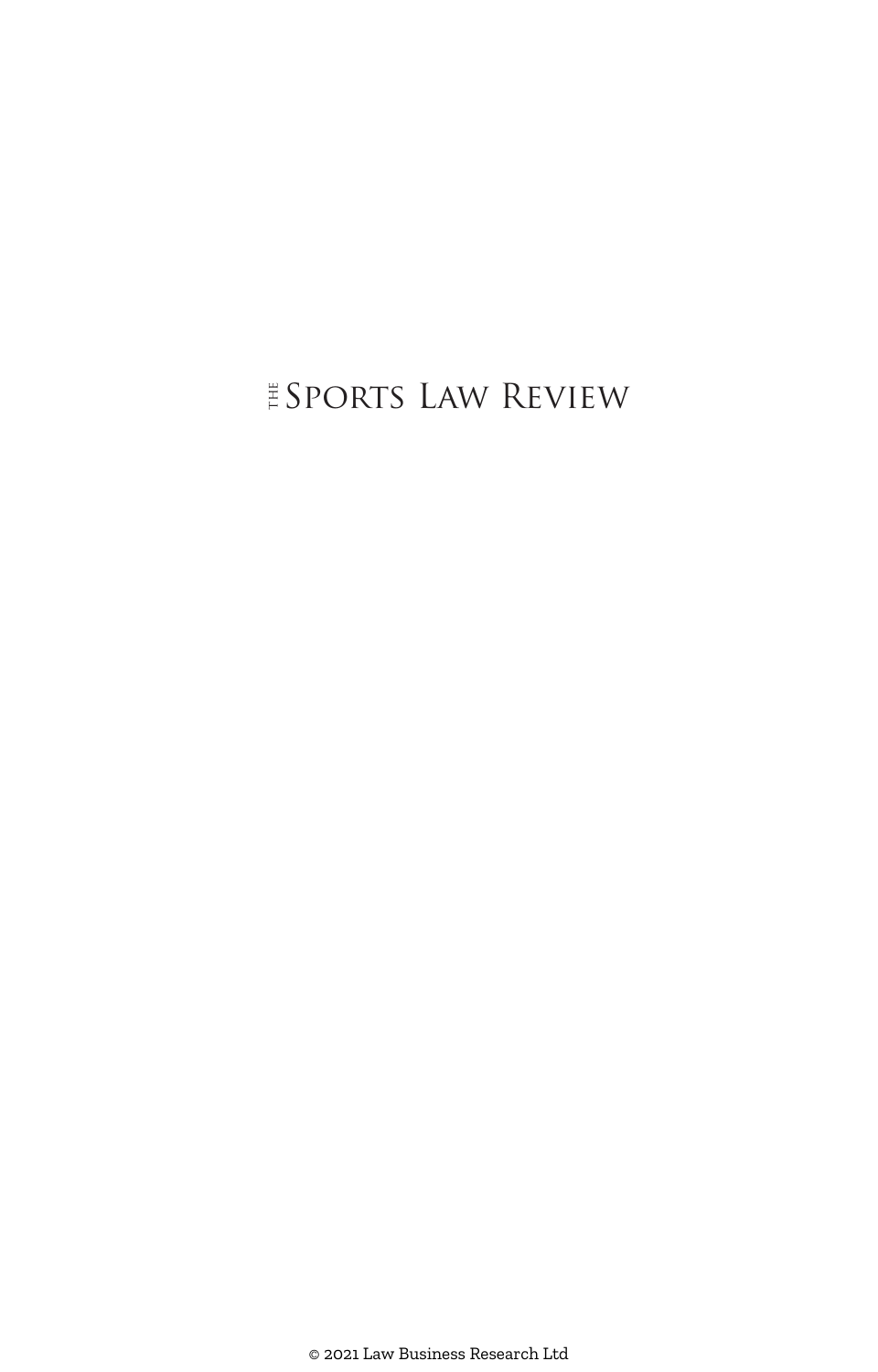# E SPORTS LAW Review

Seventh Edition

Reproduced with permission from Law Business Research Ltd This article was first published in September 2021 For further information please contact Nick.Barette@thelawreviews.co.uk

**Editor** Claude Ramoni

# ELAWREVIEWS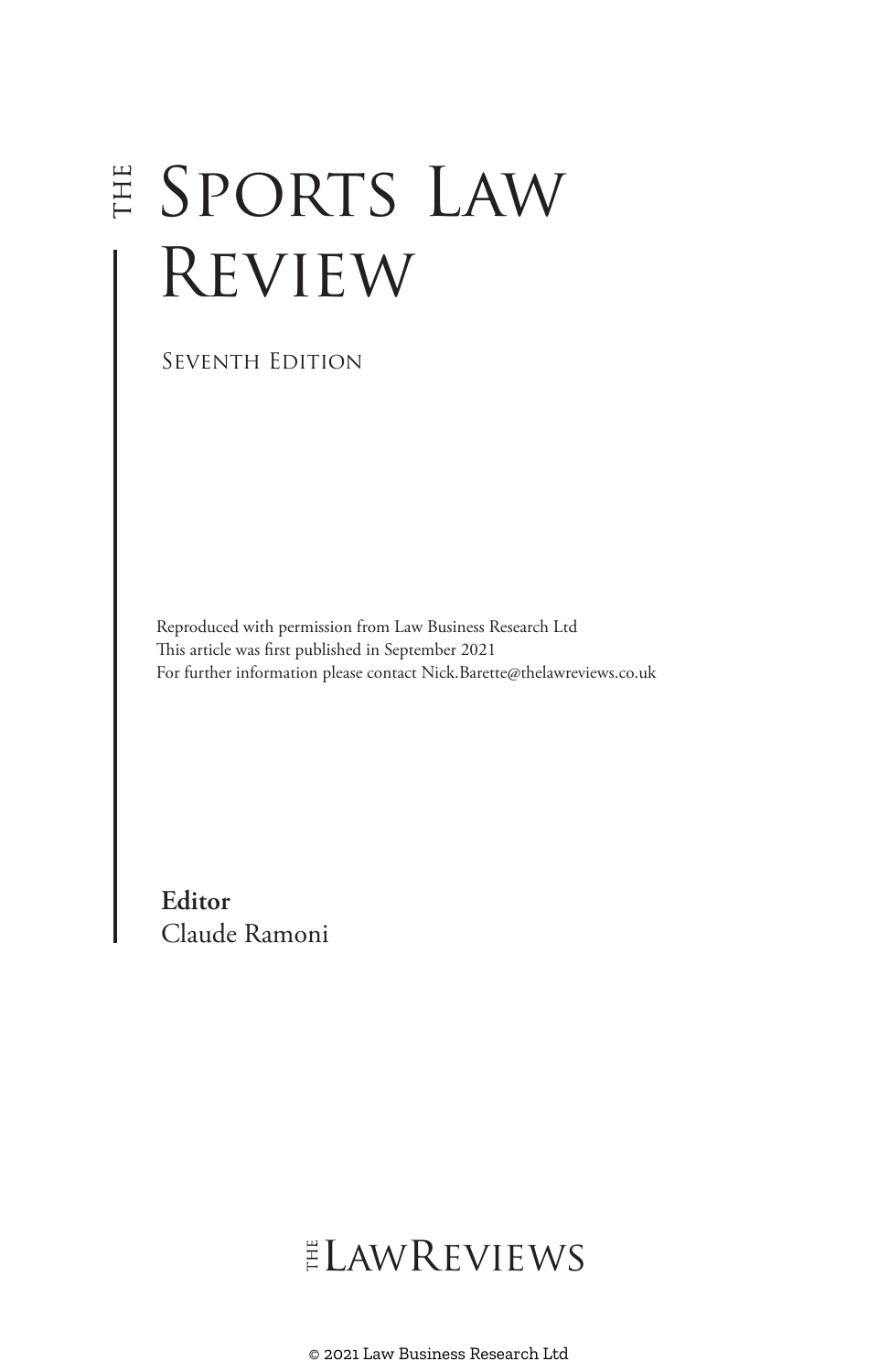#### PUBLISHER Clare Bolton

#### HEAD OF BUSINESS DEVELOPMENT Nick Barette

TEAM LEADERS Joel Woods, Jack Bagnall

BUSINESS DEVELOPMENT MANAGERS Rebecca Mogridge, Katie Hodgetts, Joey Kwok

> RESEARCH LEAD Kieran Hansen

EDITORIAL COORDINATOR Leke Williams

PRODUCTION AND OPERATIONS DIRECTOR Adam Myers

> PRODUCTION EDITOR Steve Haines

#### **SUBEDITOR** Martin Roach

CHIEF EXECUTIVE OFFICER

Nick Brailey

Published in the United Kingdom by Law Business Research Ltd, London Meridian House, 34–35 Farringdon Street, London, EC4A 4HL, UK © 2021 Law Business Research Ltd www.TheLawReviews.co.uk

No photocopying: copyright licences do not apply. The information provided in this publication is general and may not apply in a specific situation, nor does it necessarily represent the views of authors' firms or their clients. Legal advice should always be sought before taking any legal action based on the information provided. The publishers accept no responsibility for any acts or omissions contained herein. Although the information provided was accurate as at August 2021, be advised that this is a developing area. Enquiries concerning reproduction should be sent to Law Business Research, at the address above. Enquiries concerning editorial content should be directed to the Publisher – clare.bolton@lbresearch.com

ISBN 978-1-83862-830-7

Printed in Great Britain by Encompass Print Solutions, Derbyshire Tel: 0844 2480 112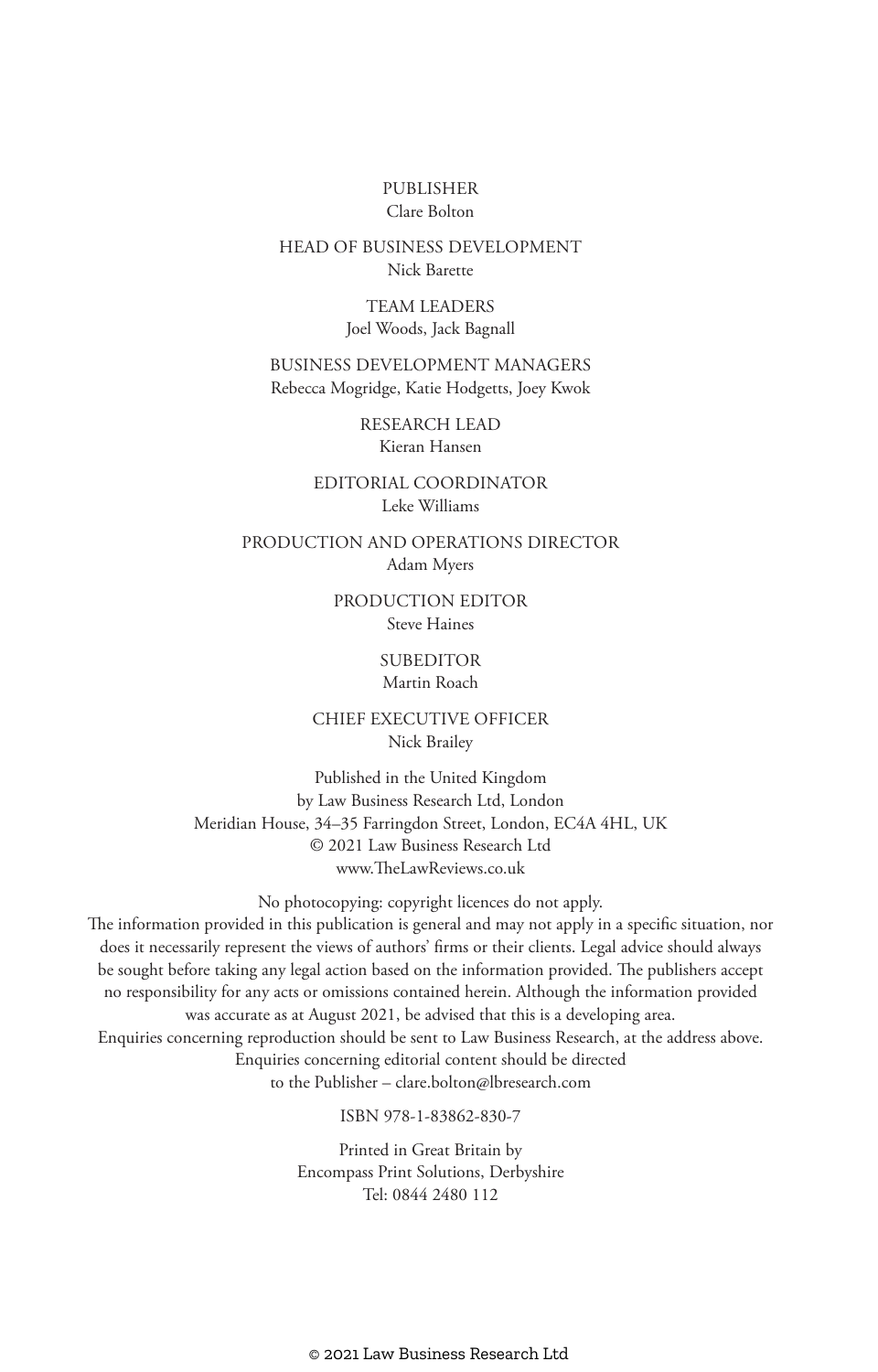# ACKNOWLEDGEMENTS

The publisher acknowledges and thanks the following for their assistance throughout the preparation of this book:

ALLENDE & BREA

#### ANDERSON MORI & TOMOTSUNE

ARNECKE SIBETH DABELSTEIN

AR SPORTS & LAW

BIRD & BIRD

CASTRÉN & SNELLMAN ATTORNEYS LTD

CONLEGAL SPORTS

GHER SPORTS COLOMBIA

JOFFE & ASSOCIÉS

JONES DAY

LCA STUDIO LEGALE

LIBRA LAW

NORDIA LAW

ONSIDE LAW

PINTÓ RUIZ & DEL VALLE

SPORTSGENERATION SRL

STADLER VÖLKEL ATTORNEYS AT LAW

TMI ASSOCIATES

TRIPLEOKLAW ADVOCATES LLP

WHITE & CASE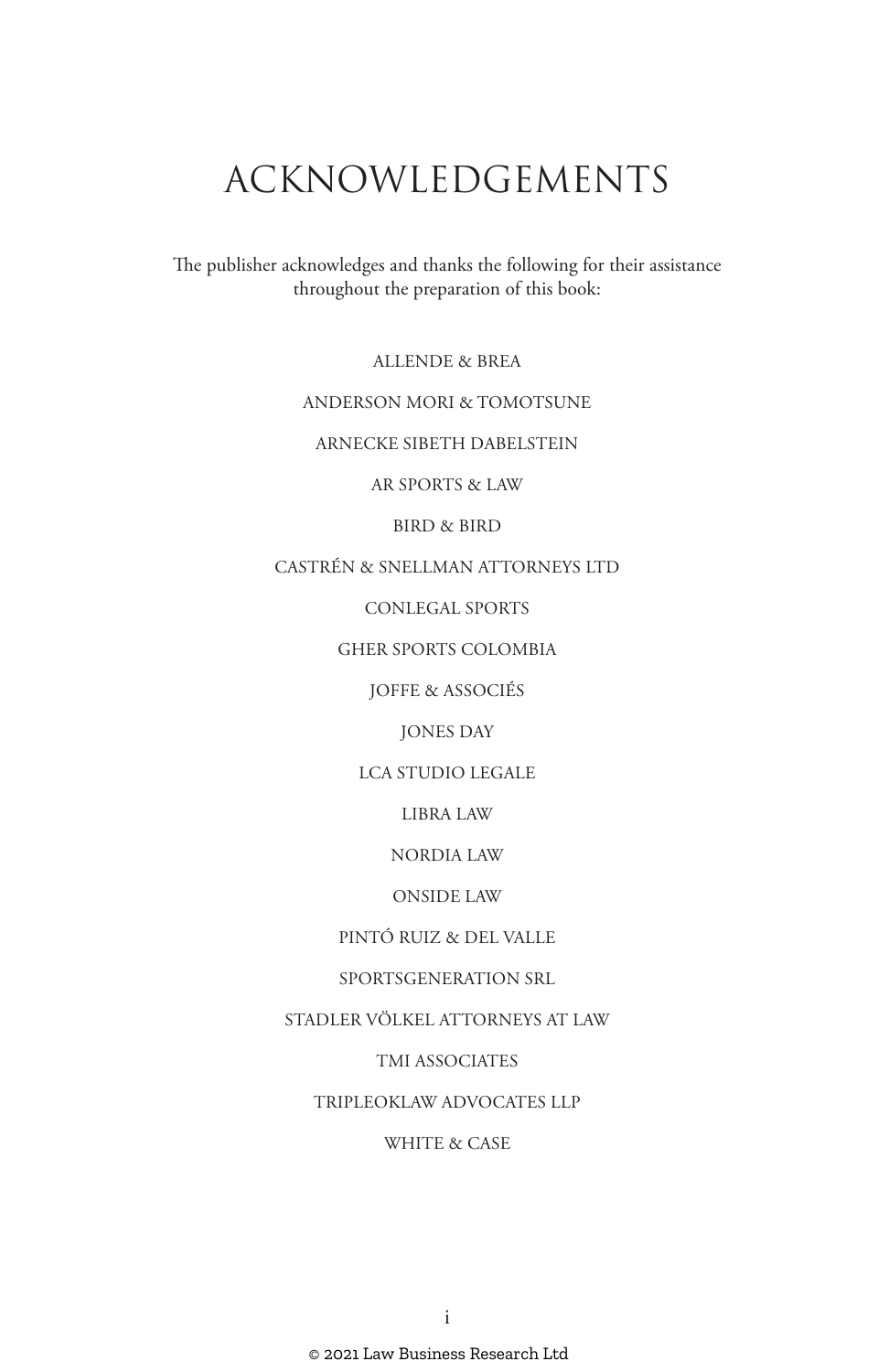# CONTENTS

| Claude Ramoni |                                                                          |  |
|---------------|--------------------------------------------------------------------------|--|
| Chapter 1     |                                                                          |  |
|               | Shigeru Nakayama and Masakatsu Nagashima                                 |  |
| Chapter 2     |                                                                          |  |
|               | Pablo A Palazzi                                                          |  |
| Chapter 3     |                                                                          |  |
|               | Prudence J Smith, Annie E Leeks, Mitchell J O'Connell and Charlie Guerit |  |
| Chapter 4     |                                                                          |  |
|               | Arthur Stadler and Alice An                                              |  |
| Chapter 5     |                                                                          |  |
|               | César Mauricio Giraldo Hernández and Maria Cristina Delgado-Aycardi      |  |
| Chapter 6     |                                                                          |  |
|               | Santiago José Zambrano Solano                                            |  |
| Chapter 7     |                                                                          |  |
|               | Jamie Singer, Oliver White and Cambise Heron                             |  |
| Chapter 8     |                                                                          |  |
|               | Pia Ek and Hilma-Karoliina Markkanen                                     |  |
| Chapter 9     |                                                                          |  |
|               | Romain Soiron and Alvyn Gobardhan                                        |  |
| Chapter 10    |                                                                          |  |
|               | Alexander Engelhard and Thomas Wassenhoven                               |  |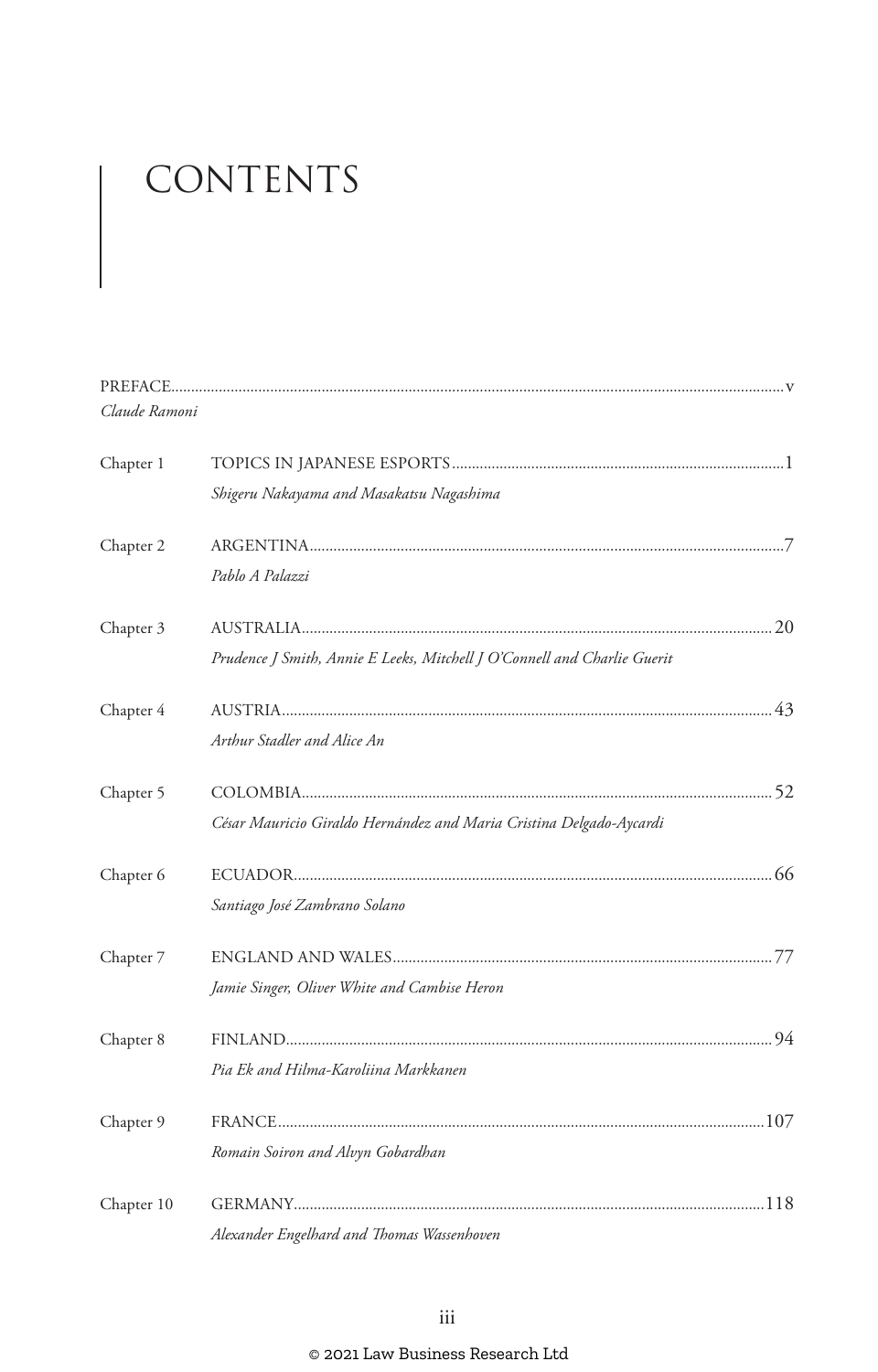| Chapter 11 |                                                                                     |  |
|------------|-------------------------------------------------------------------------------------|--|
|            | Péter Rippel-Szabó                                                                  |  |
| Chapter 12 |                                                                                     |  |
|            | Edoardo Revello, Marco Vittorio Tieghi, Antonio Rocca and Federico Venturi Ferriolo |  |
| Chapter 13 |                                                                                     |  |
|            | Yuichiro Nukada and Aina Ono                                                        |  |
| Chapter 14 |                                                                                     |  |
|            | John Morris Ohaga and Franklin Cheluget Kosgei                                      |  |
| Chapter 15 |                                                                                     |  |
|            | Piotr Dynowski and Michał Sałajczyk                                                 |  |
| Chapter 16 |                                                                                     |  |
|            | Jordi López Batet and Yago Vázquez Moraga                                           |  |
| Chapter 17 |                                                                                     |  |
|            | Karl Ole Möller                                                                     |  |
| Chapter 18 |                                                                                     |  |
|            | Alexandra Veuthey and Claude Ramoni                                                 |  |
| Chapter 19 |                                                                                     |  |
|            | Tara Lee and Nathan Swire                                                           |  |
| Appendix 1 |                                                                                     |  |
| Appendix 2 |                                                                                     |  |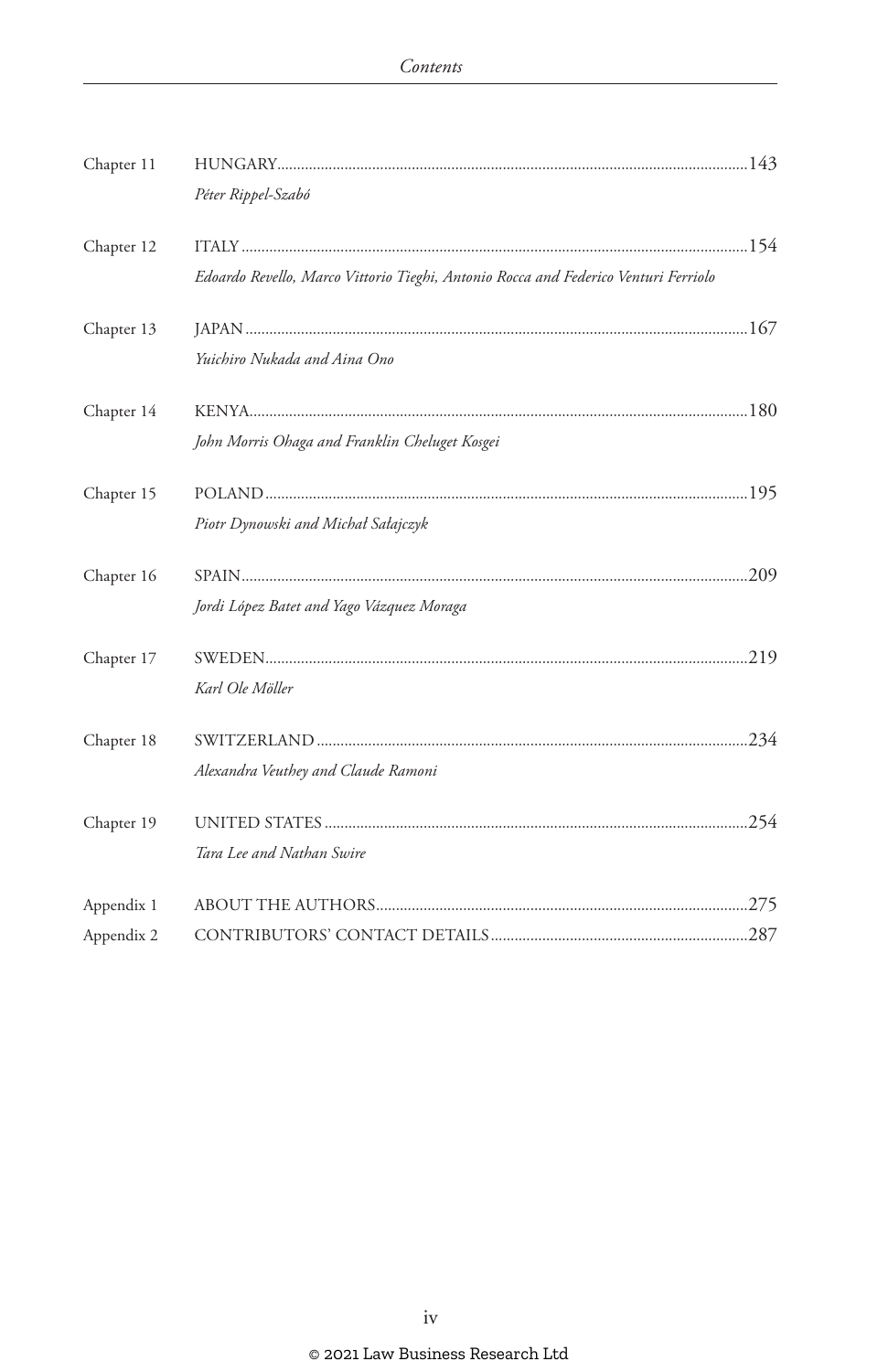# PREFACE

*The Sports Law Review* is intended to be a legal guide for all stakeholders in the field of sport, including legal practitioners, academics, sports business entities, sports federations, clubs and athletes. It aims to provide an overview of the relevant legal framework in a wide range of selected jurisdictions, with an emphasis on the most significant developments and decisions of the past year. It shows that sports law, despite its international dimension that culminates with the adoption of regulations by international sports federations and the ultimate control of the Court of Arbitration for Sport (CAS), remains a transversal law, subject to state authority. Local laws are particularly relevant in all areas that are not covered by sports regulations or that are subject to sovereign powers and mandatory provisions.

*The Sports Law Review* is of particular interest for sports lawyers who intend to act internationally on behalf of sports federations, clubs and athletes and must, therefore, be familiar with not only international private norms and the *lex sportiva*, but also domestic laws, in an increasingly globalised world. It also allows comparative law and sports law lecturers to obtain a general understanding of the situation in the field of sport worldwide without having to undertake time-consuming research. It can be consulted as a hard copy or on The Law Reviews website (https://thelawreviews.co.uk), thus providing a unique and specialised database with wide dissemination.

The review is traditionally structured in 10 sections, which are similar for all the countries examined in order to facilitate comparisons. It starts with the legal structure and organisation of sports clubs and governing bodies, and the dispute resolution system applicable to sports matters. It then presents issues related to the organisation of sports events, such as liability for injuries and riot prevention, and provides a description of the legislative framework governing the commercialisation of sports events, labour, antitrust and taxation. It also addresses specific sports aspects, including doping, betting, match-fixing and grey market sales. It concludes with a review of the year, outlining recent decisions of courts or arbitral tribunals that are of interest for an international audience, as well as a summary and outlook for the coming period.

This seventh edition, which covers the period from July 2020 to July 2021, is no exception to this rule. It gathers 19 chapters written by renowned sports law practitioners and experts based in key countries across all five continents. It comes in the context of a year marked by disruptions related to the covid-19 outbreak, which has had a significant impact on the world of sport, with a series of competition cancellations, disruptions in the decision-making processes and cash flow issues. It also reflects a global trend characterised by an increased willingness to set good governance measures and improve integrity standards. This trend is first illustrated by the adoption of a new World Anti-doping Code, together with a fine-tuned compliance monitoring programme, and the recent sanctions imposed on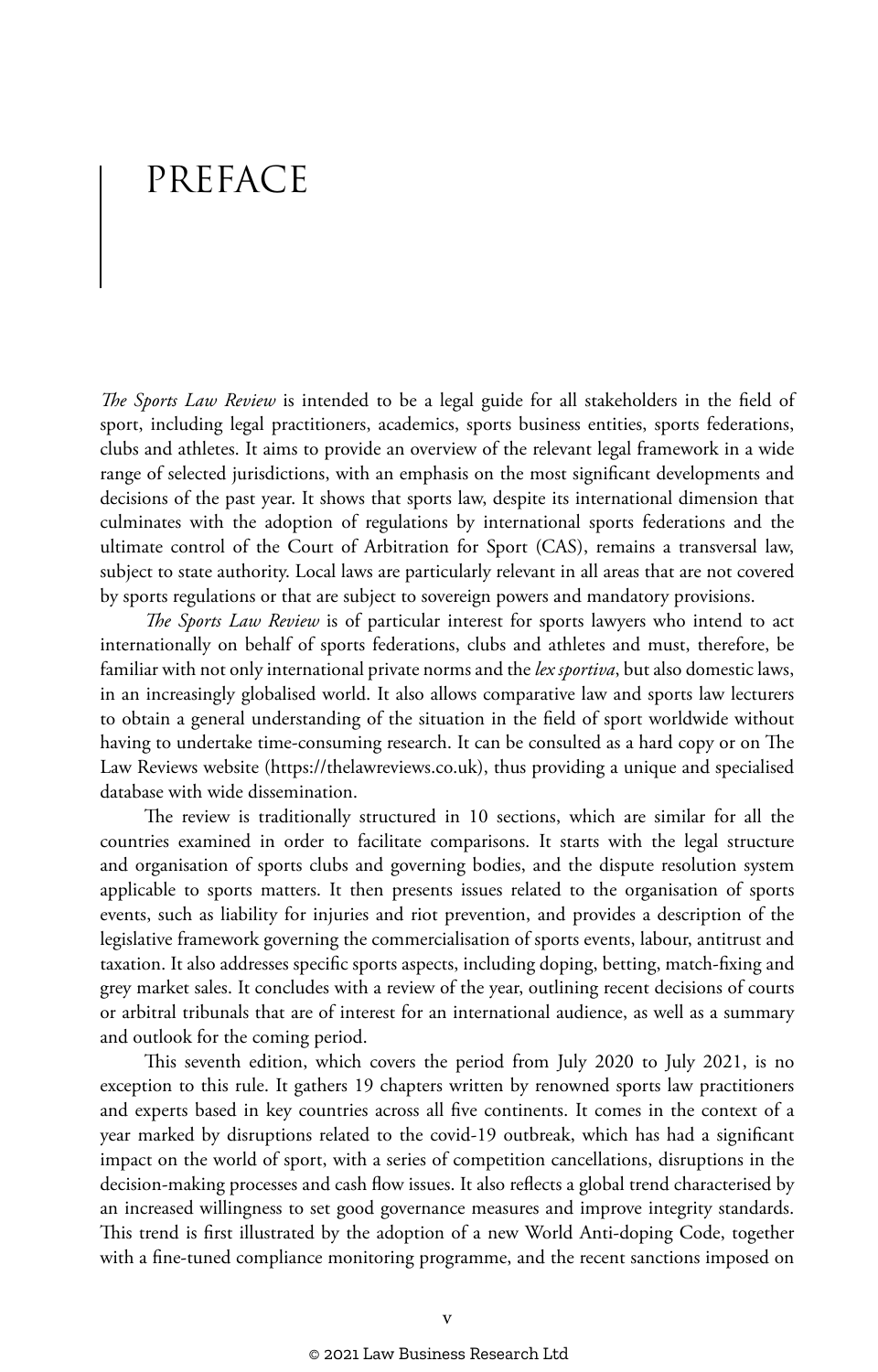the Russian antidoping agency by the CAS. It is further evidenced by the implementation of the Council of Europe Convention on the Manipulation of Sports Competitions (Macolin Convention), the disciplinary procedures initiated by the International Olympic Committee against the International Boxing Association and the International Weightlifting Federation owing to governance and doping issues, as well as FIFA's forthcoming clearing house aimed at securing payments in football transfers.

The covid-19 outbreak and integrity global trend also impacted on national levels. Good examples of this are the recent measures adopted by numerous governments with a view to financially supporting sports organisations and allowing them to hold virtual meetings, and the progressive adjustments of domestic betting and integrity legislations for the purpose of the Macolin Convention.

Other fields, deemed to be more stable, such as the tax regime applicable to professional clubs in Spain, immigration laws in England and Wales (post-Brexit), or the Swiss law governing international arbitrations (namely the *lex arbitri* in CAS proceedings), have also been reshaped. Likewise, new bills have been adopted or are pending approval, such as the US legislation that will permit college athletes to monetise their name, image and likeness.

As the editor of this publication, I would like to take the opportunity to thank all the authors for their insightful and valuable contributions. I also extend my gratitude to all the people involved at all stages of this process, from proofreading to production and distribution. I trust that readers will find this global survey informative.

#### **Claude Ramoni**

Libra Law Lausanne August 2021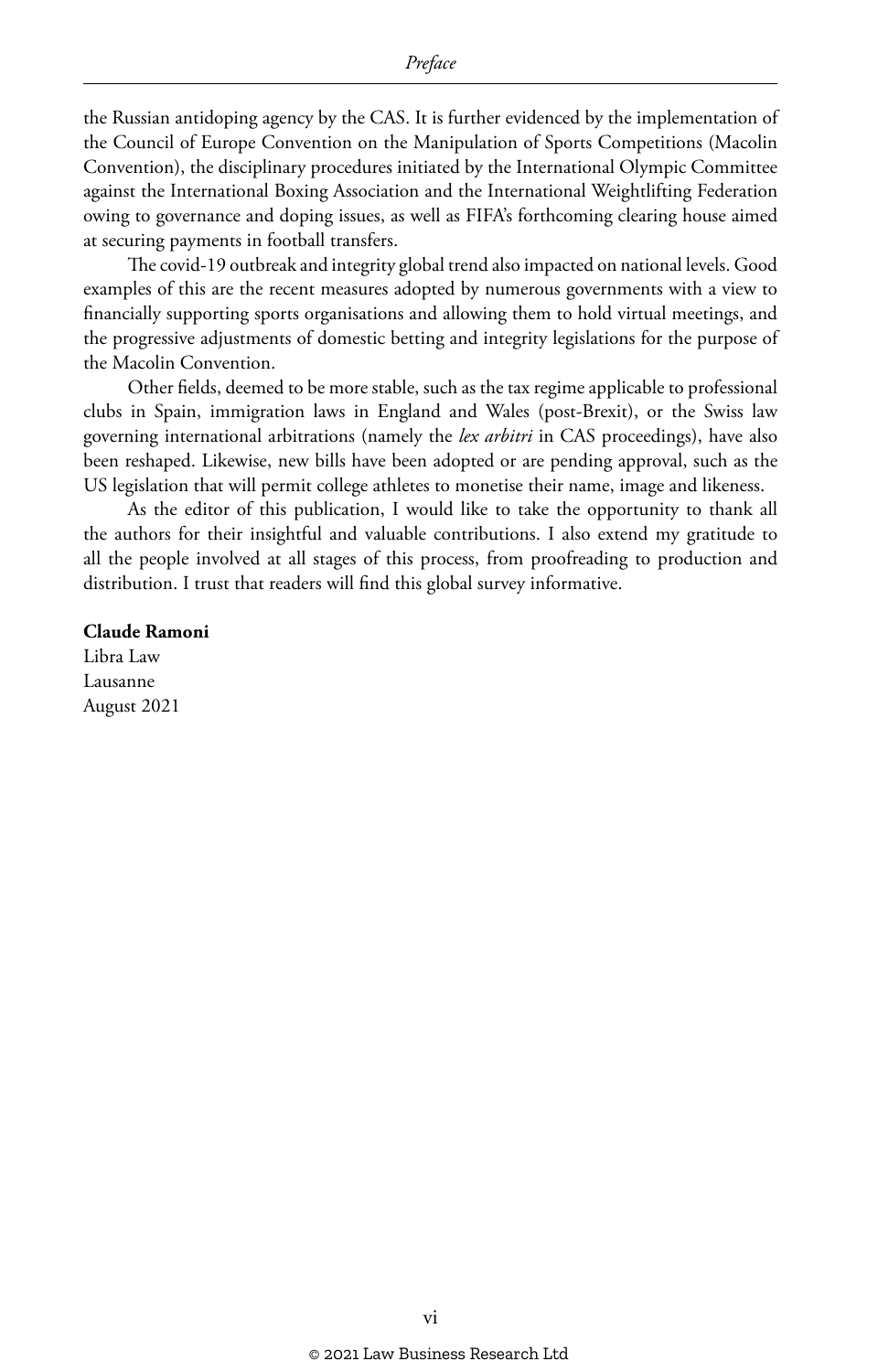## SPAIN

*Jordi López Batet and Yago Vázquez Moraga*<sup>1</sup>

#### **I ORGANISATION OF SPORTS CLUBS AND SPORTS GOVERNING BODIES**

The Spanish sports model is basically structured on Act 10/1990 on sport, and developed by various other regulations that deal with the institutions involved in sports, as well as the organisation, governance and development of sports.

However, owing to the particular construction of the state, it is not only the regulations enacted by the Spanish parliament (such as Act 10/1990) that need to be taken into account in this respect: while Spain is a single sovereign state, it is composed of 17 regions or autonomous communities that are vested with a fair amount of autonomy and with competencies to rule on very diverse issues, among them, sports. Therefore, some particularities may be found in specific territories as a result of the powers granted to regions to rule on sports matters.

#### **i Organisational form**

From an organisational perspective, Act 10/1990 and the relevant provisions developing it mainly govern the following kinds of sports entities.

#### *Clubs*

Clubs are sports associations composed of natural or legal persons that are devoted to the promotion of one or several sports modalities, their practice by relevant associates and participation in sports activities and competitions.

Clubs that participate in official professional sports competitions of national scope shall take the legal form of a sports limited liability company (SAD). These companies have a special regime established in Act 10/1990 and Royal Decree 1251/1999 on sports limited liability companies and the Companies Act (the Royal Legislative Decree 1/2010).

#### *Federations*

Federations are private entities with legal personality that, inter alia, are responsible for the organising sports events and competitions, promoting sport and exercising the disciplinary powers within their material scope. Federations develop their own private competencies but also carry out, by delegation, public functions of an administrative nature. Depending on their territorial scope, these federations can be national or regional. Regional federations are part of their overall national federation, but have their own specific rules and regulations.

<sup>1</sup> Jordi López Batet is the managing partner and Yago Vázquez Moraga is a partner at Pintó Ruiz & Del Valle.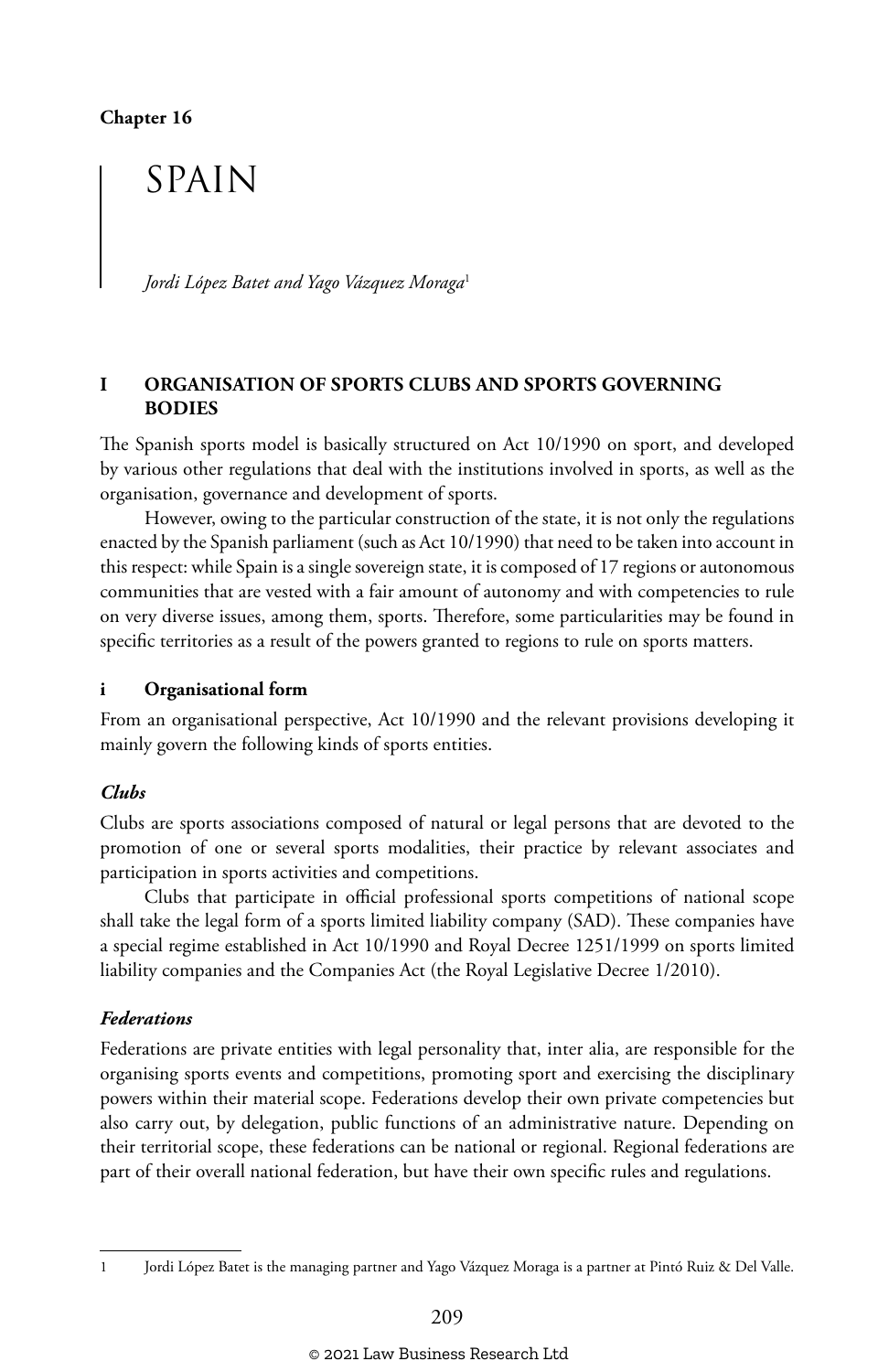#### *Leagues*

Leagues are sports associations exclusively and compulsorily composed of sports clubs that take part in official competitions of a professional nature and national scope. They have legal personality and independent autonomy for their internal organisation, even when they are part of their corresponding federation.

#### *Governing bodies*

The National Sports Council, which sits at the top of the sports organisational pyramid, is the government authority overseeing and ruling general sports activities in Spain.

In addition to the ordinary organisational structure outlined above, Spain has a National Olympic Committee and a National Paralympic Committee.

#### **ii Corporate governance**

Good governance issues are gathered under both the legal regulations and the internal rules of sports entities.

Concerns about good governance in sport come under the Spanish Criminal Code, which foresees a specific offence of corruption for managers, employees and collaborators of sports entities as well as referees and athletes for conduct aimed at predetermining or altering, in a deliberate and fraudulent manner, the result of a sports competition of special sporting or economic relevance. Act 19/2013 on transparency, access to public information and good governance also applies to the sport market. On the basis of this Act, some sports entities are obliged to make public information about their functions, regulations and organisational structure, including an updated organigram of the bodies they are composed of and the profile of persons belonging to them.

Another relevant piece of legislation regarding corporate transparency is the bundle of rules contained in Royal Decree 1251/1999 on Sports Limited Liability Companies with regard to restrictions on the ownership of shares in these companies and these companies' duties of information. For example, the acquisition of over 25 per cent of the share capital of a company must be authorised by the National Sports Council; professional clubs and SADs cannot participate in the share capital of another SAD taking part in the same competition; and those parties that own 5 per cent or more of the share capital of a SAD cannot hold, directly or indirectly, a participation of 5 per cent or more in the share capital of another SAD, and the financial information of these SADs is to be communicated to the National Sports Council.

A number of internal regulations of sports entities also deal with good governance issues. Those of the Spanish football league, La Liga, may be the most complete and exhaustive, with a focus especially on the aim of the economic control and balance of clubs and SADs.

#### **iii Corporate liability**

The general principle of *neminem laedere* is applicable regarding the liability of managers and officers of sports organisations.

In addition, some sports regulations also specifically refer to this liability. For instance, Act 10/1990 expressly establishes that in cases of wilful intent or gross negligence, managers of clubs will be held liable towards associates, the club or third parties. The general regime of liability of SAD directors is stipulated in the Companies Act, and is quite strict.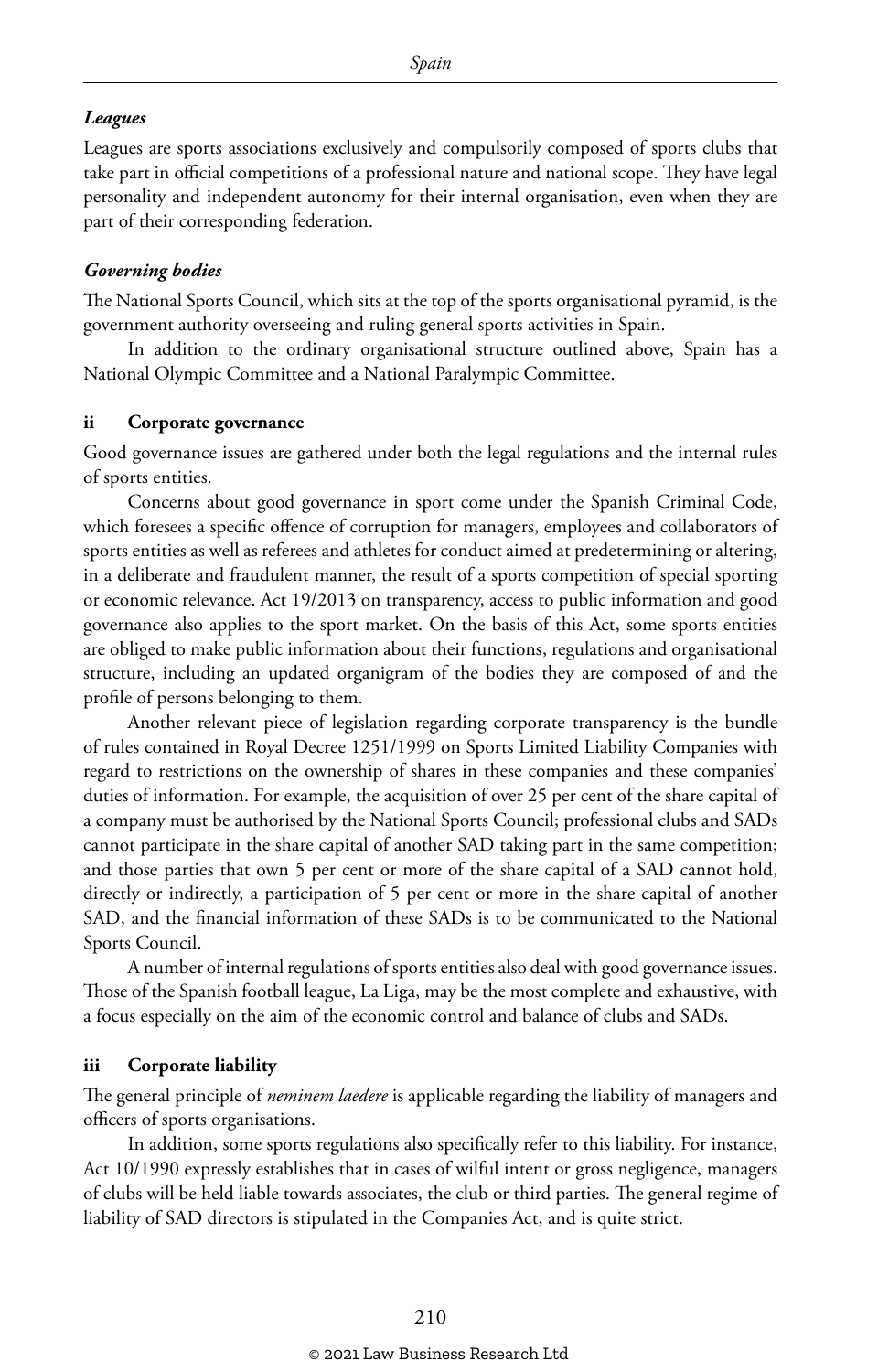Managers and officers are not only subject to civil liability, but also to the relevant disciplinary measures, including those arising out of the legal provisions mainly set out in Act 10/1990 and Royal Decree 1591/1992 approving the Sports Discipline Regulations, but also those that specifically arise out of the internal regulations of sports entities.

#### **II THE DISPUTE RESOLUTION SYSTEM**

The Spanish sports dispute resolution system is interconnected, involving not only the ordinary courts but also the dispute resolution bodies of federations and leagues, and arbitration.

#### **i Access to courts**

Athletes, clubs and other sports stakeholders may have access to the courts when the circumstances so enable, whether at first instance (e.g., access to the labour courts in employment matters, or to the relevant ordinary courts in purely civil or commercial disputes) or with the intent to challenge certain decisions previously taken by sports or administrative bodies on organisational, disciplinary or other issues. Apart from the ordinary courts is the Sport Administrative Court, which deals with various sports-related issues, even if it has limited *ratione materiae* scope.

#### **ii Sports arbitration**

The rules regarding arbitration in Spain are outlined in Act 60/2003 on arbitration, which permits any and all controversies on subjects that are within the free disposition of the parties to be resolved by arbitrators. A wide range of sports conflicts may be thus brought to the knowledge and decision of arbitrators.

The submission of a dispute to arbitration will require that the parties have agreed on a valid arbitration clause in writing, with no specific formalities in this respect beyond their clear will to bring disputes that may arise between them to arbitration.

Apart from the rules foreseen in Act 60/2003 dealing with general issues (regarding the arbitration clause, the arbitrators, their competence, the basic procedural issues, and the award, its execution and annulment), the specific provisions of an arbitration court administering the procedure shall also be observed (ad hoc arbitration in sports is not common in Spain). The Spanish Court of Arbitration for Sport, created under the auspices of the Spanish National Olympic Committee, and the Arbitration Tribunal for Football, created under La Liga, are two of the arbitral courts to which sports disputes may be brought, provided that the nature of the relevant dispute may be allocated within their relevant material scope.

#### **iii Enforceability**

The enforcement of arbitral awards shall be conducted through ordinary courts in accordance with the provisions specifically foreseen in Act 60/2003 and in Procedural Act 1/2000. The enforcement of arbitral awards can only be challenged on the basis of very restricted grounds foreseen in the above-mentioned Acts (basically, the fulfilment of the award's decision and the cessation of the statute of limitations of the execution).

The internal regulations of sports federation bodies foresee disciplinary measures that foster the compliance of parties with any decisions.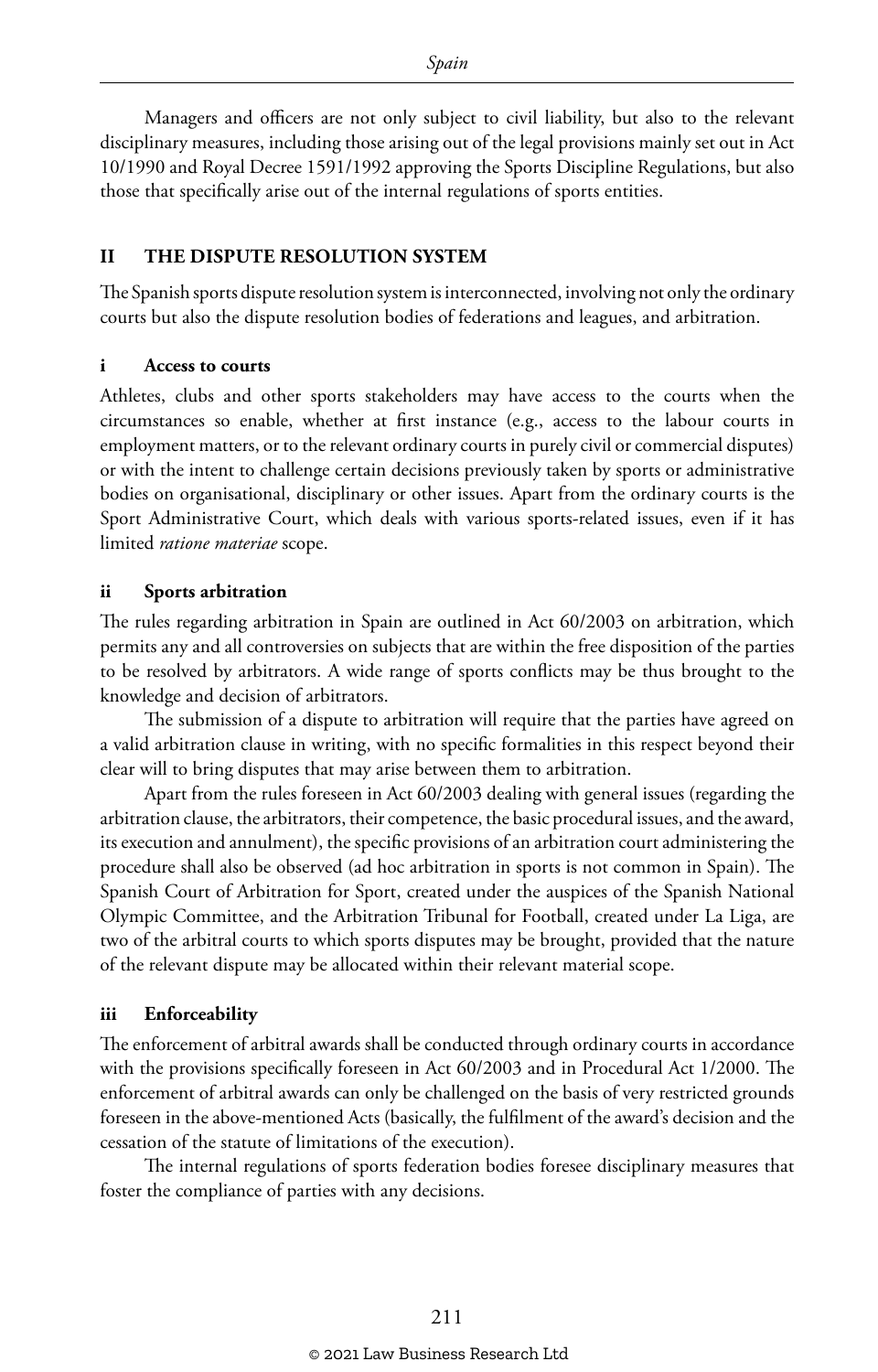#### **III ORGANISATION OF SPORTS EVENTS**

The key element in events organisation is the compulsory adherence of all members and participants to the rules of their corresponding sports bodies. The federations and leagues normally undertake the organisation of sports competitions.

#### **i Relationship between organiser and spectator**

Sports organisers are free to establish the terms and conditions that spectators shall fulfil when attending a sports event. However, in any case, sports organisers shall abide by the mandatory provisions of Act 19/2007 against violence, racism, xenophobia and intolerance in sport events, and Royal Decree 203/2010 approving the regulations on the same subject.

#### **ii Relationship between organiser and athletes or clubs**

The organiser ensures the terms of the participation of athletes in competitions by means of sports licences. Upon the signature of the relevant labour agreement, athletes request through their club that the relevant federation issues sports licences that will allow them to participate in the corresponding official competition. When a federation grants a licence, all the relevant sports regulations at the national and international level become binding on the athlete, and he or she thus becomes subject to the organic and disciplinary authority of the organiser.

#### **iii Liability of the organiser**

Article 5 of Act 19/2007 establishes the economic and administrative liability of organisers of sports events for all damage that may take place owing to their lack of diligence, or prevention of damage or public disorder. This liability is independent of and without prejudice to any other criminal or disciplinary liability.

#### **iv Liability of the athletes**

Owing to the specific characteristics of sport, as a general rule athletes are not liable for damage (e.g., injuries) that they may cause during the performance of a sports activity. In particular, it is understood that athletes assume the risk that is inherent in the sports activity. However, the theory of the assumption of risk only applies to damage caused within the ordinary limits of a sport activity (i.e., behaviours in line with the relevant standards of conduct). Therefore, when an athlete's behaviour goes beyond those limits, he or she can be liable for the damage he or she has caused. In addition, under some circumstances, an athlete can also be found guilty of a criminal offence when he or she had the clear intention to hurt or damage a third party (intent to injure).

#### **v Liability of the spectators**

Spectators that breach the regulations under Act 19/2007 can be administratively sanctioned by the competent disciplinary body (not only with economic fines but also, inter alia, with a prohibition of access to sports venues). Spectators can also incur civil liability for any damage that, through their fault or negligence, is caused to third parties. Further, spectators can also be found guilty of criminal offences they may commit during a sports event, not only in sports venues, but also in their surrounding areas.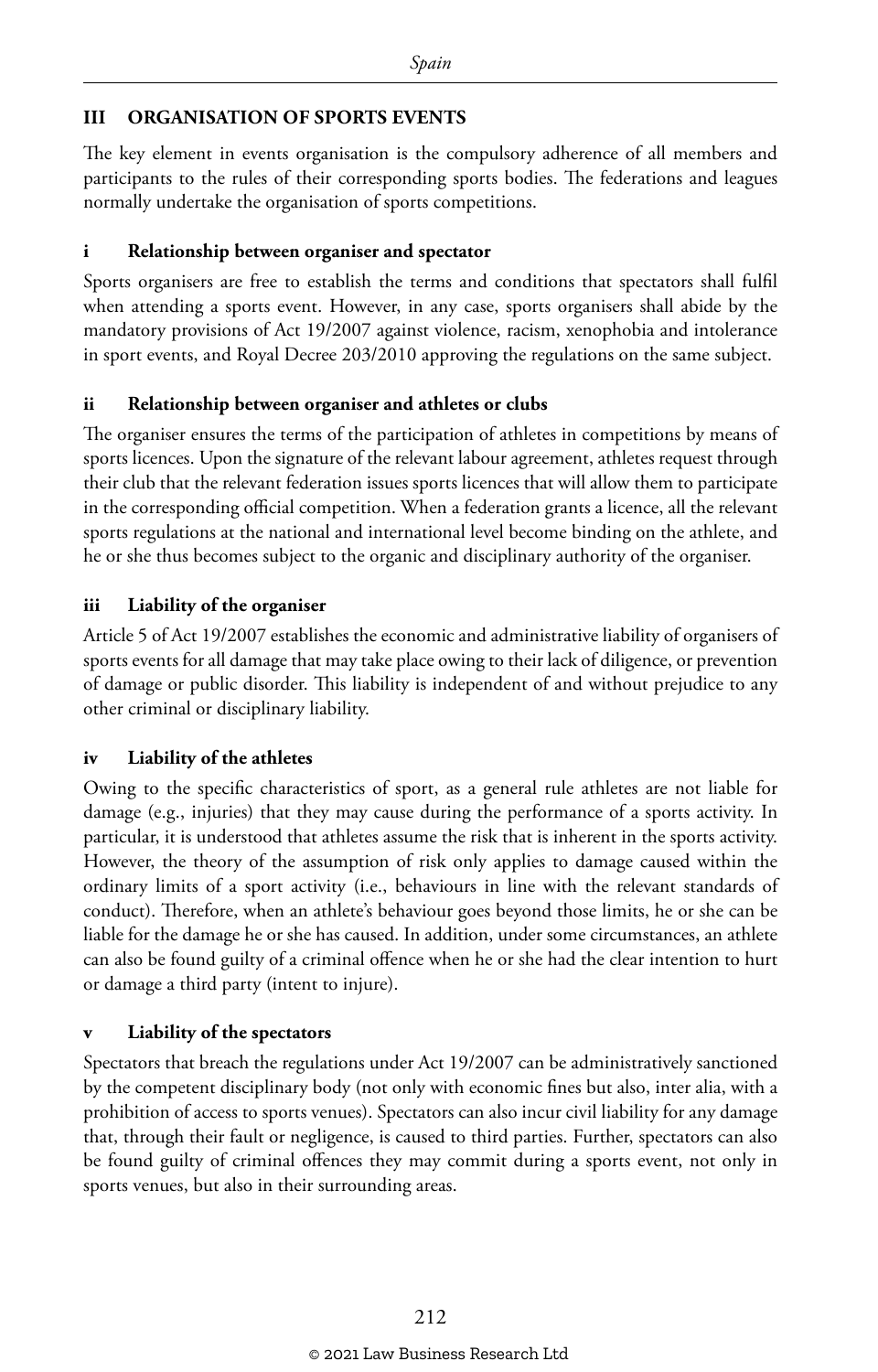#### **vi Riot prevention**

Pursuant to Article 27 of Organic Act 4/2015 for the protection of public safety, and Article 35 of Royal Decree 203/2010, the public security forces are responsible for security and public order during sports events. Neither clubs nor organisers have to pay a financial contribution towards this public service. However, Act 19/2007 and Royal Decree 203/2010 establish certain measures that clubs and organisers shall implement in sports venues aimed at preventing not only riots but also any kind of violence, racism, xenophobia and intolerance therein. In this regard, organisers are responsible for implementing the necessary measures to prevent riots and guaranteeing that the spectators meet the conditions of entrance to a sports venue. For this purpose, clubs are obliged to arrange the necessary private security in sports venues and to implement all the means necessary to accomplish the security measures imposed by law. In particular, clubs and organisers shall implement, inter alia, a computerised system of access control, turnstiles, security equipment and video surveillance. In addition, all sports venues must have a control room where a security coordinator will manage the security measures in place during a sports event, and will coordinate all the security bodies involved (private security, police, firefighters, emergency services, sanitary services, etc.).

#### **IV COMMERCIALISATION OF SPORTS EVENTS**

#### **i Types of and ownership in rights**

The main sports-related rights exploited in Spain are athletes' image rights, the broadcasting rights of sports competitions and the intellectual property (IP) rights held by clubs and organisers.

The right to self-image, guaranteed by Article 18 of the Spanish Constitution and developed by Organic Act 1/1982 on the protection of honour, intimacy and self-image, enables athletes (those who practise individual sports and those who render their sporting services in collective sports) to exploit their image and to assign it to third parties.

Each sports competition exploits its own broadcasting rights. The ownership of the sports broadcasting rights will ultimately depend on the competition at stake. However, as a general rule, these broadcasting rights belong to the clubs participating in the sports competition or to the organiser of the competition, or to both. In this respect, the government enacted Royal Decree-Law 5/2015 on urgent measures in connection with the commercialisation of rights to operate the audiovisual content of football competitions, by virtue of which it has established rules for the exploitation of the broadcasting rights of the national professional football leagues (first and second division), the Spanish Cup, the Spanish Super Cup and other competitions organized by the Spanish Royal Football Federation (the RFEF), including the distribution of revenues among clubs and SADs (depending on some legal criteria).

Clubs and organisers can also hold IP rights that are exploited through the merchandising activity of their brands and symbols, either personally or through a licence to third parties, based on private law rules.

#### **ii Rights protection**

The protection and enforcement of sports-related rights depend on the type of right involved in each specific case.

With regard to athletes' image rights, their defence can be enforced before the ordinary courts through proceedings based on the principles of preference and preliminary hearings or, if applicable, through a relevant claim before the Constitutional Court. In particular, the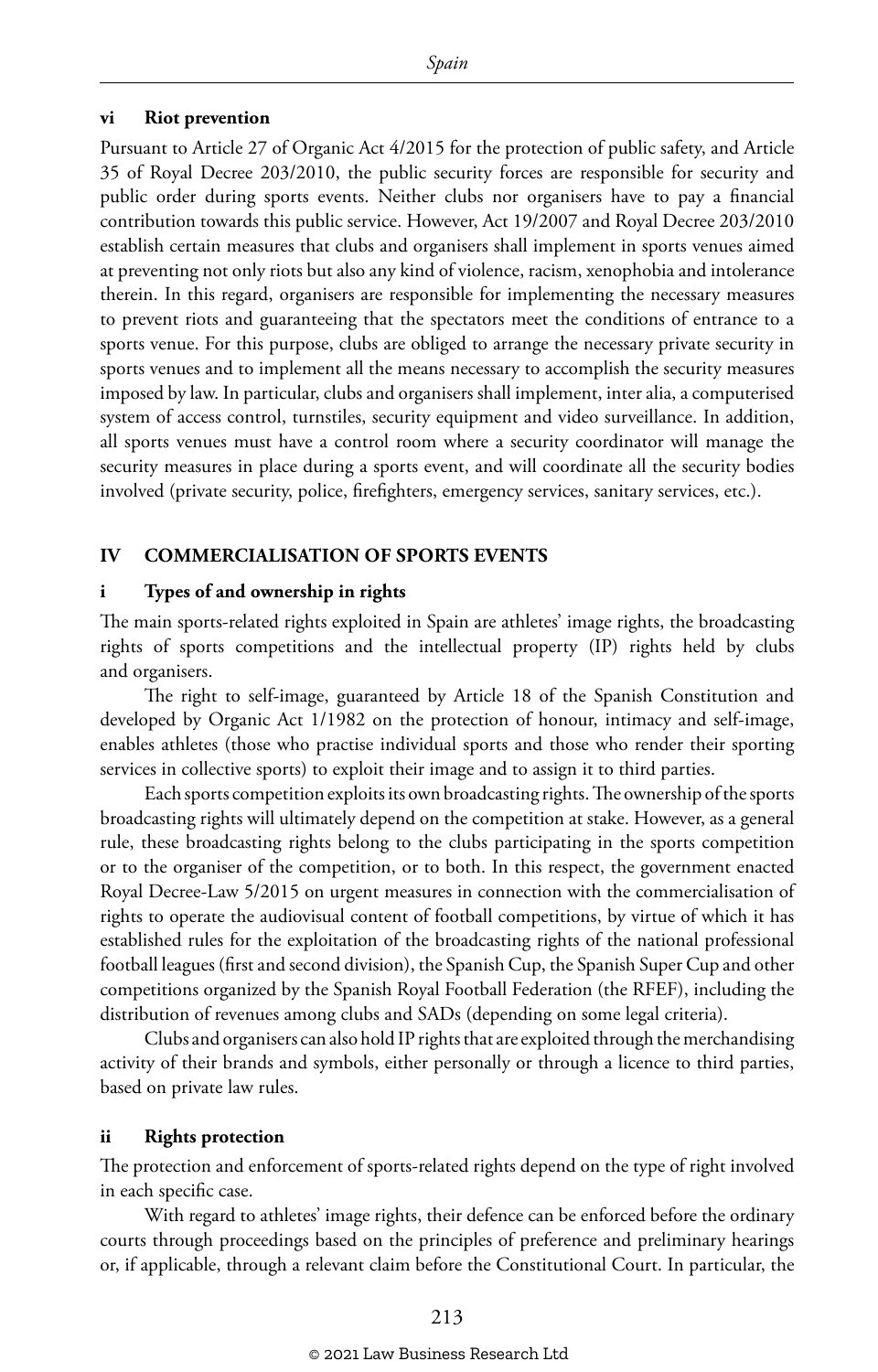right to self-image is covered by the civil protection procedure established in Act 1/1982, which provides legal safeguards against illegal exploitation of the self-image right. Spanish jurisprudence has made important contributions to the development of this right.

IP rights are protected through the specific mechanisms envisaged in Act 17/2001 on trademarks that include, inter alia, cessation of actions, removal of effects and compensation for damage in the case of a breach of any IP rights.

The tools and mechanisms foreseen in Act 34/1988 on general advertising and in Act 3/1991 on unfair competition should also be considered with regard to the protection of this kind of right.

#### **iii Contractual provisions for exploitation of rights**

In accordance with Spanish law, sponsorship, merchandising and image rights contracts are not expressly ruled by any specific regulation; thus, the parties can freely determine their content with the sole limitations arising out of law.

Nevertheless, a number of provisions typically arise in these contracts, such as the relevant licensing of trademarks and other distinctive signs, non-compete and exclusivity clauses, first refusal clauses and provisions regarding the assignment of IP rights. In this regard, Spanish regulations prohibit the sponsorship of sports events by alcoholic drinks and tobacco brands. The exact definition of the scope of the exploitation and assignment of these rights is also of utmost importance, as is the self-reservation of rights, as the case may be.

The sale of broadcasting rights may be carried out on an exclusive or non-exclusive exploitation basis in accordance with the legal provisions in force. In addition, pursuant to Act 7/2010 on audiovisual communication, the exclusive assignment of the television broadcasting rights of sports competitions cannot restrict citizens' rights to information. For this purpose, the broadcasters that hold the exclusive rights with regard to an event of 'general interest for society' must allow other broadcasters to broadcast 'brief information summaries' (of less than 90 seconds) to be used only in general information programmes in which the logo or trademark of the organiser and the brand of the main sponsor of the event shall appear.

#### **V PROFESSIONAL SPORTS AND LABOUR LAW**

Professional athletes have a 'special labour relationship' with their employers that is ruled in accordance with Royal Decree 1006/1985, given the special features of the kinds of services to be rendered and the qualities of the persons rendering these services.

#### **i Mandatory provisions**

Royal Decree 1006/1985 applies on a compulsory basis to sports contracts, while the general regulations on employment in Spain (especially the Workers Statute) will only apply on a subsidiary basis.

The special relationship of athletes with their employers is of a temporary nature, and salaries are, as a general rule, fixed in the relevant collective bargaining or labour agreement, or in both, apart from in the contract.

The labour relationship may end because of any of the general causes of termination of labour contracts (e.g., expiry of term, by mutual agreement), even if there is a special regime of unilateral termination of the contract by the athlete in exchange for the payment of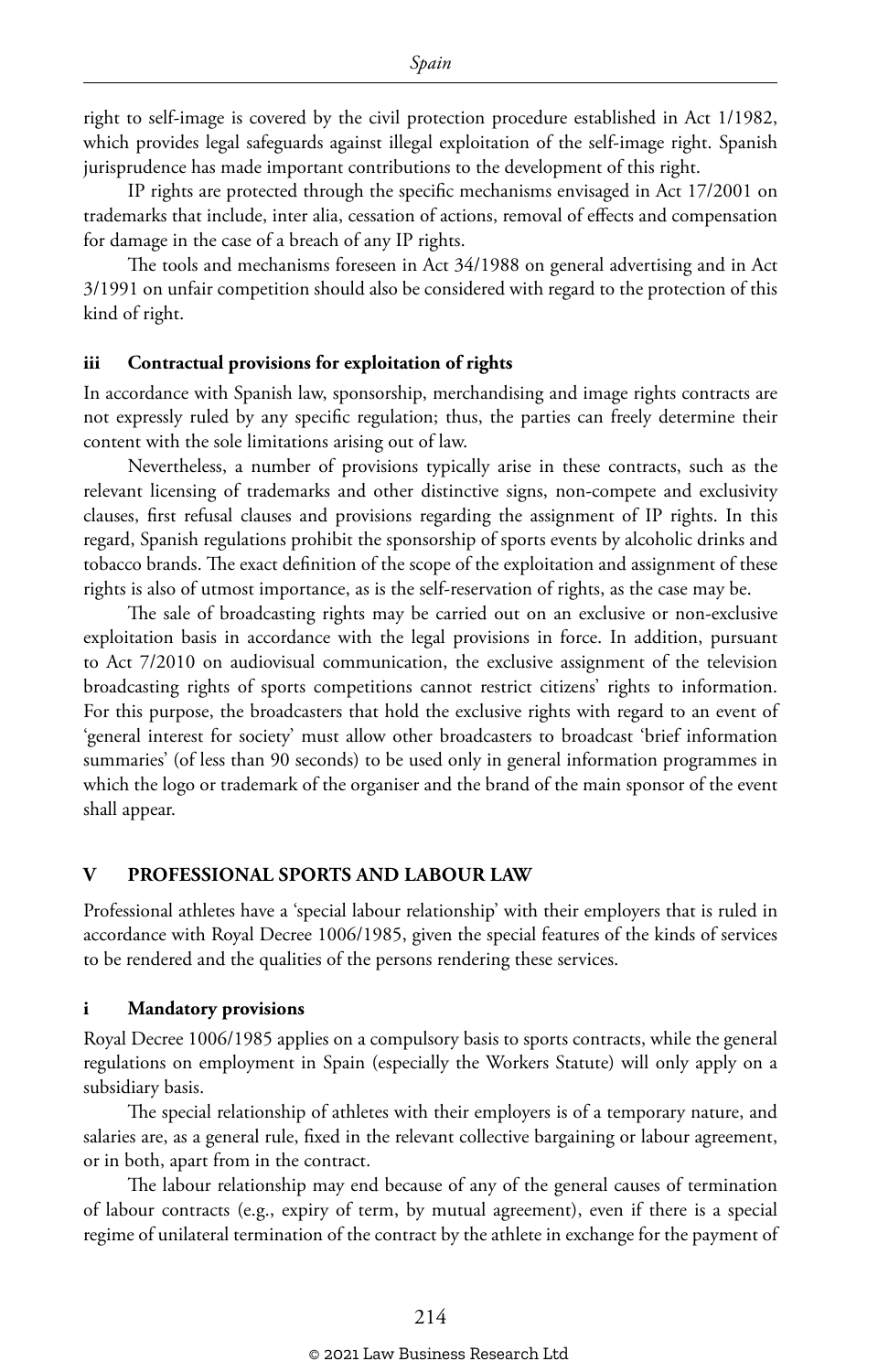compensation to the club, which will be the compensation fixed for this purpose in the labour agreement or, in the absence of a provision of this kind in the contract, the compensation established by the labour courts.

#### **ii Free movement of athletes**

The free movement of athletes from EU Member States is guaranteed in the same general terms applicable in all EU countries. However, in some sports there are some direct or indirect restrictions on the number of non-EU athletes that can take part in competitions (inter alia, football and basketball). The same happens with minors.

#### **iii Application of employment rules of sports governing bodies**

Labour agreements may contain provisions that the parties freely agree (including those potentially already included in the regulations of the sports governing bodies), provided that these do not contravene compulsory laws, in which case they would be deemed null and void.

#### **VI SPORTS AND ANTITRUST LAW**

In Spain, competition law issues are increasingly prevalent in the field of sport. Instances of state aid to clubs, the a priori economic control rules imposed on clubs by some professional leagues and the conditions of access to professions (e.g., in the case of licences for football coaches) have led to legal discussions concerning their potential restriction of competition.

The intervention of antitrust law measures in sport is not new in Spain. However, situations encountered in the past (such as in matters related to the freedom of movement of athletes or broadcasting rights distribution) have been resolved, and new issues have developed. While we are probably not in a position to state that a genuinely separate and autonomous competition sports law exists in Spain, it is undeniable that in recent years, the competition rules have come into play and the authorities are involved more and more in the day-to-day activity of sports, and that the authorities take antitrust principles into consideration in their resolution of conflicts. The professionalisation of sport in Spain has had a great deal to do with this.

#### **VII SPORTS AND TAXATION**

The main particularities of the tax regime for athletes and professional clubs in Spain may be briefly summarised as follows.

Athletes who are tax residents in Spain shall pay personal income tax (PIT) on their worldwide incomes. The PIT rate is progressive, and can reach up to 54 per cent depending on the athlete's territory of residence in Spain. The PIT rules do not foresee a special tax regime for these athletes (this used to apply in the past).

Athletes who have transferred their image rights to a third party and who have a working relationship with a club that has obtained their image rights as part of the relationship are also taxed PIT on the payments made by the club to third parties for the image rights.

Athletes who are not tax-resident in Spain and foreign clubs that obtain income related to their participation in events in Spain can be subject to non-resident income tax in Spain in relation to their participation in events held in Spain. Double tax treaties (if any) will have to be considered in this respect.

SADs are subject to corporate income tax at a general tax rate of 25 per cent.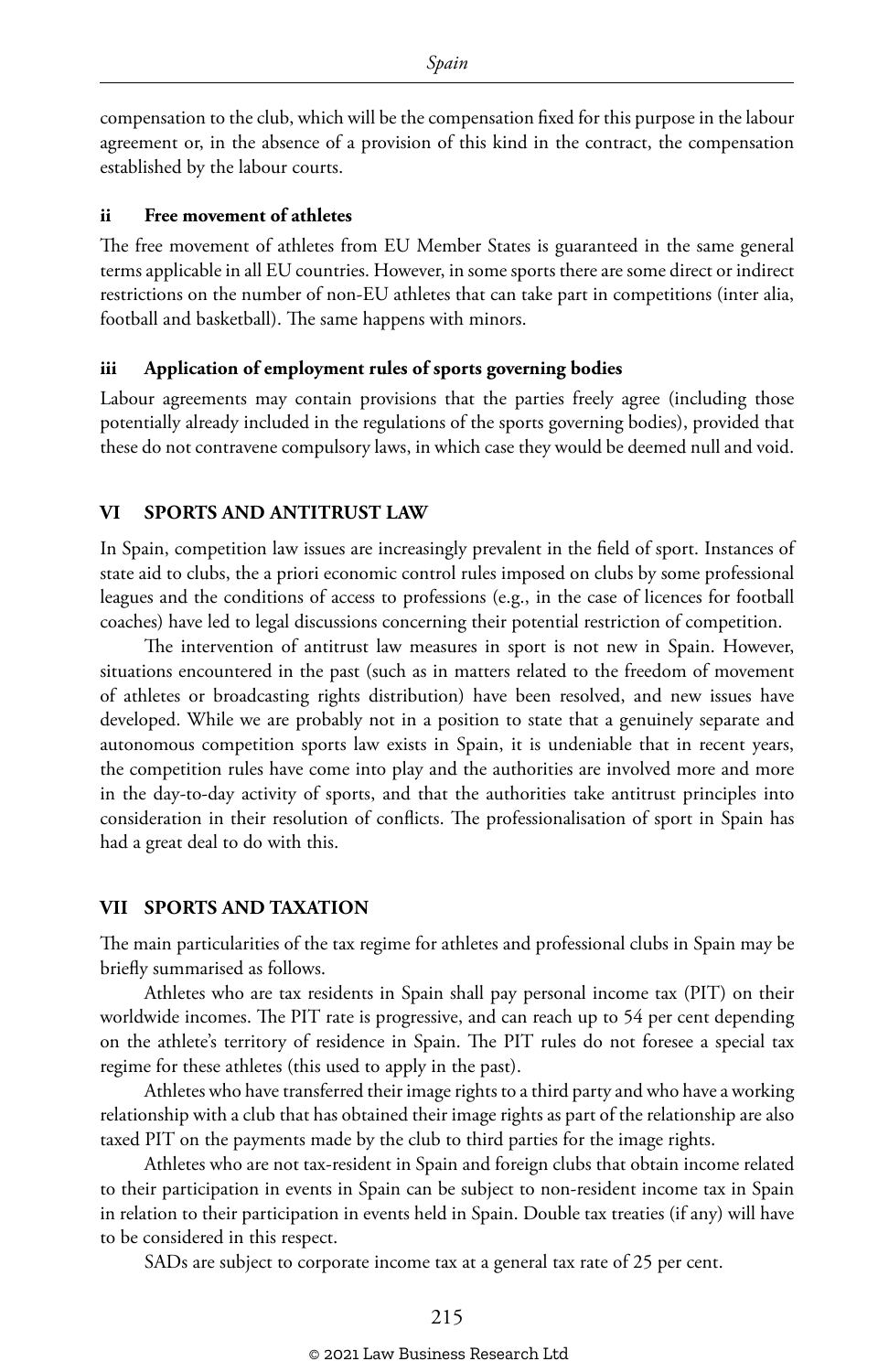#### **VIII SPECIFIC SPORTS ISSUES**

#### **i Doping**

Besides the administrative sanctions established by the Organic Act 3/2013 on the protection of the health of athletes and the fight against doping in sport by those who infringe its provisions, under Spanish law, those who, without therapeutic justification, prescribe, provide, dispense, supply or facilitate banned or prohibited pharmacological substances or other prohibited methods to athletes to enhance physical capabilities or modify the results of a given sports competition commit a criminal offence (Article 362 quinquies of the Criminal Code).

Therefore, the Criminal Code punishes doping in sport, but it does not criminally sanction the use of doping substances by athletes, only its provision or supply to the latter. The criminal sanctions established by the Criminal Code include the imprisonment of the offender for a period of between six months and two years, a fine equivalent to six to 18 months' salary, and a special disqualification for the exercise of his or her profession or of holding a public service position.

#### **ii Betting**

Act 13/2011 on the regulation of gambling and rules regarding sports betting, which are permitted activities in Spain, provides a general legal framework for online national gambling activities in Spain. However, the 'autonomous communities', in light of the provisions set out in Section I, are competent to regulate gambling within their respective regions, so their regulations must be considered as well.

In particular, Act 13/2011 regulates national gambling performed through electronic, interactive and technological means, which include the internet, television, mobile phones, landlines and any other interactive communication systems. Betting operators must obtain the corresponding licence prior to carrying out any betting activities. Further, Act 13/2011 prohibits the advertisement, sponsorship or endorsement of gambling activities, as well as the advertisement or promotion of gambling operators that do not hold the appropriate licences. The provisions of Act 13/2011 are also applicable to cross-border gaming activities. In this regard, remote betting operators must obtain an administrative authorisation or licence granted by the relevant Spanish authority prior to carrying out their business in Spain.

The Spanish Ministers Council recently promulgated Royal Decree 958/2020, of 3 November, on commercial communications of gambling activities, which regulates the advertising of online gaming, betting and gambling in Spain. The aforementioned Royal Decree establishes, inter alia, that sports clubs shall not sign sponsorship contracts that involve gambling advertising on their official sports equipment. Clubs shall not carry out sponsorship activities that consist of using an operator's brand to identify a sports facility. Nor will it be possible to broadcast betting commercial communications outside the legally scheduled time frame (1am–5am). The Royal Decree entered into force on 5 November 2020, with a transitory regime for sponsorship agreements and commercial communications deriving from sponsorship agreements signed before the entry into force of the Royal Decree.

#### **iii Manipulation**

As mentioned, the Criminal Code envisages corruption offences for collusion between individuals, including a specific modality in relation to professional sports competitions. In this regard, Article 286 bis of the Criminal Code sanctions match-fixing and, in this regard,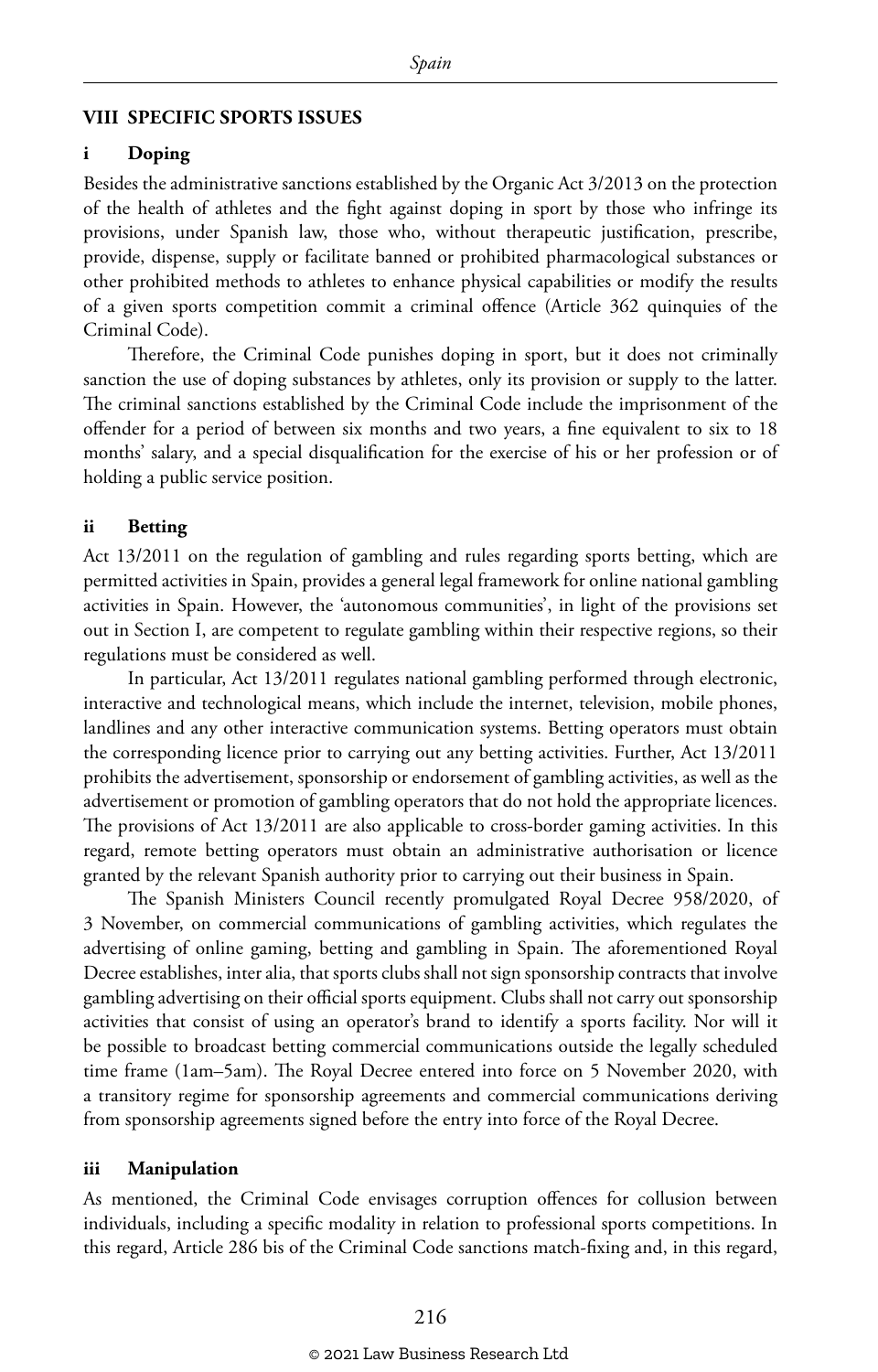sanctions club directors, managers, employees and those who collaborate with sports entities, whatever their legal form, as well as athletes and referees, in relation to conduct aimed at deliberately and fraudulently attempting to alter the results of a professional sports match, game or sporting competition. The sanction foreseen for this conduct includes imprisonment of between six months and four years, a special disqualification banning practising in the industry or commerce for a term of between one and six years, and a fine of up to three times the value of the gains obtained by the illicit activity.

As the Criminal Code refers only to the intention to alter results, it is currently not absolutely clear if this can be applied to actions intended to alter the development of an event that can have no impact on the final results.

Finally, a criminal offence will be committed through the mere intent of match-fixing; therefore, it is not required that the effective benefit or advantage intended actually occurs.

#### **iv Grey market sales**

Article 67.2 of Royal Decree 2816/1982 approving the General Police Regulations on Public Entertainment and Leisure Activities stipulates that the resale of tickets is prohibited. Notwithstanding this, and bearing in mind that the Regulations only prohibit the resale of tickets on the street (and not, for example, resale through the internet), it is unclear whether the resale of tickets outside those channels established by the organiser of the sports event is prohibited by law.

However, regarding the sale of tickets to a sports event, most organisers impose a general prohibition on purchasers on reselling tickets, thus establishing the conventional prohibition of such resale as valid.

#### **IX THE YEAR IN REVIEW**

The following recent decisions of the Spanish courts and authorities on sports-related issues are worth mentioning.

Section 6 of the Administrative Chamber of the Spanish Supreme Court, in a judgment dated 7 September 2020, dismissed the appeal 21/2017 filed by the Spanish football club Elche CF, SAD, against the judgment of the Administrative Court of Sport confirming the decision of the La Liga social discipline judge, which condemned the referred club to a relegation of category because of the debts the club had to the national tax authorities of Spain. The judgment therefore confirms the previous instance judgment that had already dismissed the appeal of the club on 29 May 2017. The Supreme Court agreed with La Liga on the decision it made five years ago to relegate the Spanish football team owing to the breach of one of the obligations assumed by being an affiliate member of La Liga (i.e., timely payment of tax debts in the terms foreseen in the applicable regulations). The club repeatedly ignored the warnings of the Spanish National Tax Agency regarding its debt and was finally relegated to a lower division for that reason. The decision has now been confirmed by the highest court of the Spanish judicial body.

The Judgment of the Provincial Court of Madrid 13/2021, of 18 June 2021, has partially upheld the appeal filed by La Liga against the judgment issued on 27 May 2020 by the Commercial Court No. 2 of Madrid, 1443/2019. La Liga and the RFEF had an ongoing dispute regarding the decision adopted by La Liga intending to schedule football games of the top-tier Spanish football league on Fridays and Mondays. The RFEF tried to prevent football matches being scheduled on those days and sustained that football games had to be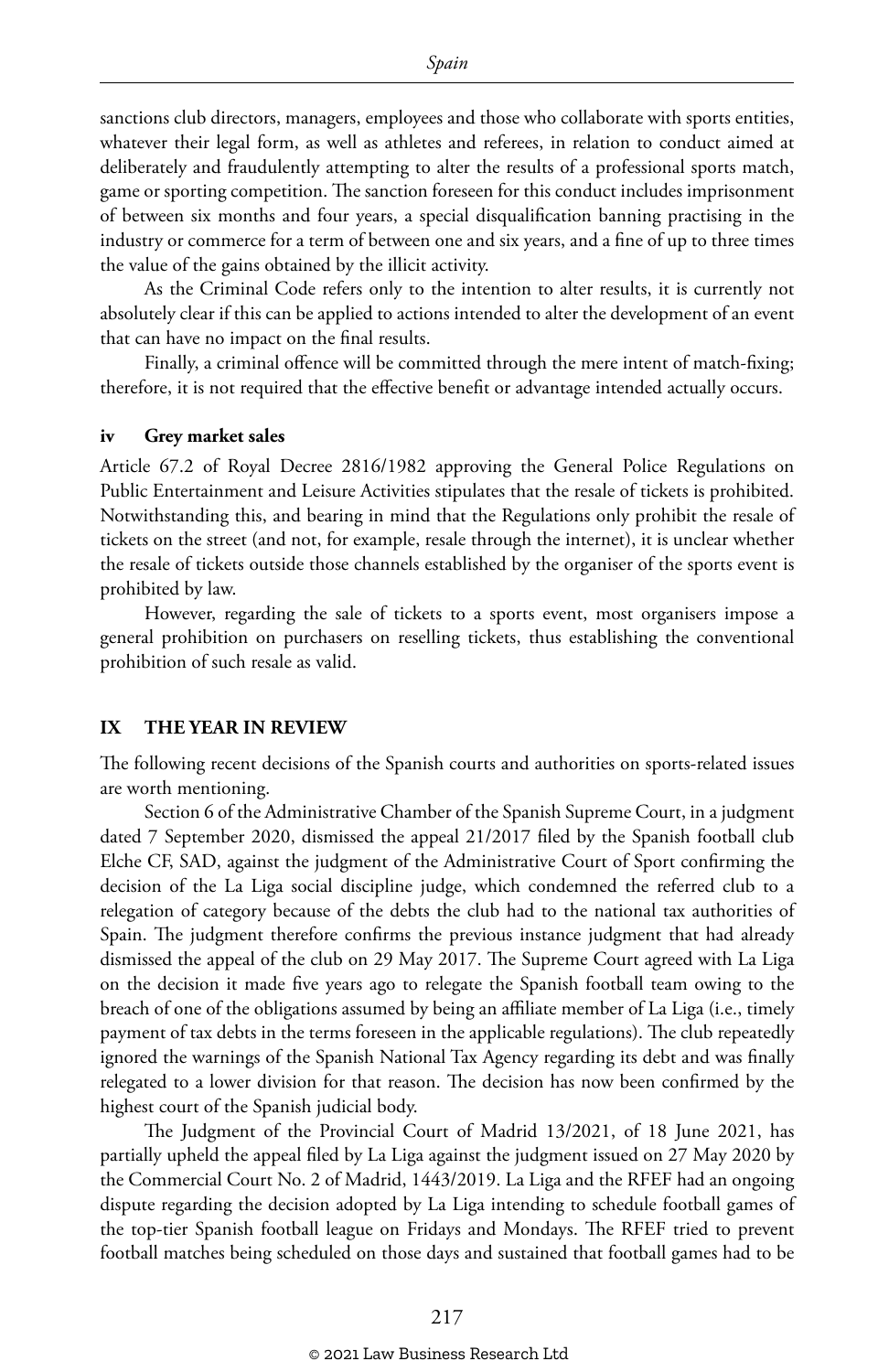scheduled only on Saturdays and Sundays. The Provincial Court of Madrid, in its judgment, urges the RFEF to 'cease its conduct' and permit football games to take place also on the days proposed by La Liga.

Judgment 983/2020 of the Supreme Court dated 9 July 2020 dismissed an appeal filed by La Liga and confirms the judgment of the National High Court that considered that La Liga incurred in the offending conduct described in Article 58.9 of the General Audiovisual Communication Act, consisting of breaching the duty to allow an audiovisual communication service provider (Mediaset) to issue a brief informative summary, in the terms and with the conditions established by Article 19 in Section 3 of the same Act.

The Commercial Court No. 17 of Madrid has granted *inaudita parte* the provisional measures requested by European Superleague Company SL in relation to the dispute started by the latter against UEFA on the organisation of the Super League competition by several top-level European football clubs. In its decision and on a provisional basis, thejudge, inter alia, ordered FIFA and UEFA, while the proceedings started by European Superleague Company SL are ongoing, to refrain from adopting measures or actions or from issuing declarations or communications that impede or hinder the preparation of the Super League and the participation of the clubs and players in it. The interim decision also prohibits FIFA and UEFA, while the proceedings started by European Superleague Company SL are ongoing, to directly or indirectly announce, threaten, start or adopt disciplinary measures against clubs, executives and clubs' staff or players participating in the preparation of the Super League, and ordered FIFA and UEFA to refrain from directly or indirectly excluding clubs and players participating in the preparation of the Super League from any international or national competitions.

#### **X OUTLOOK AND CONCLUSIONS**

The sports law system in Spain is well developed, but it is still growing and being perfected in line with the relatively rapid conversion of sports into a business.

Spain has moved from amateurism in sports to professionalism over the past 25 years and, as usually happens, the law follows the reality. This has meant that a significant number of changes have taken place in recent years to address problems that were unknown decades ago. The tendency in the Spanish system is to continue to evolve to an even greater extent with the aim of harmonising legislation, as far as possible, with the new trends in international sports law. Spain has come a long way (especially in matters related to doping, bankruptcy, distribution of broadcasting rights, financial control, betting regulation and the coordinated fight against match-fixing), but new challenges are still pending and will require the Spanish legislators' and sports institutions' intervention in the near future.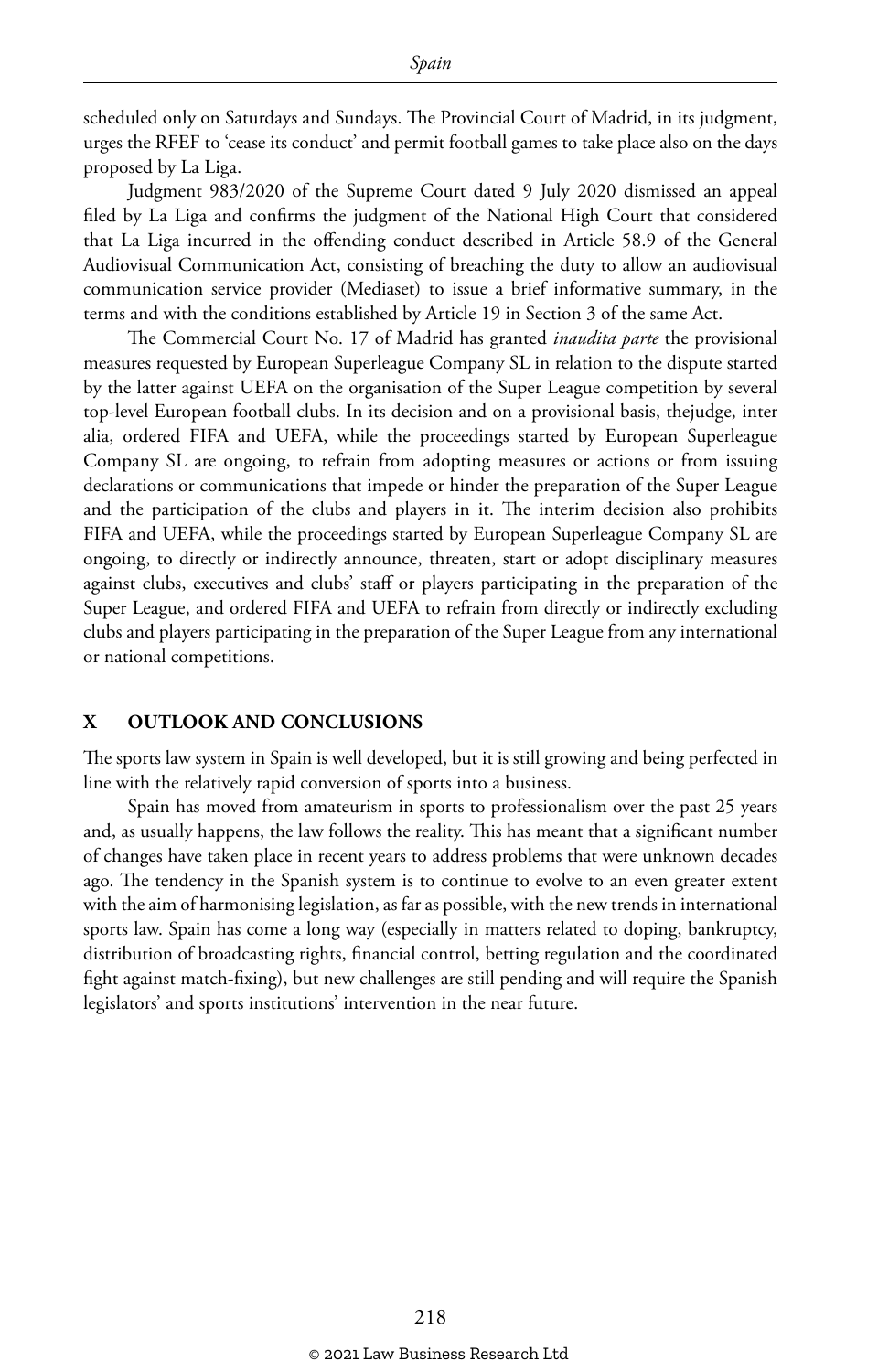# ABOUT THE AUTHORS

#### **JORDI LÓPEZ BATET**

#### *Pintó Ruiz & Del Valle*

Jordi López Batet was admitted to the Barcelona Bar Association in 1999. He has been a partner at the Spanish law firm Pintó Ruiz & Del Valle since 2008, and managing partner of the firm since 2015. He is focused on advising national and international clients of the corporate and sports law department of the firm, including athletes, clubs, leagues, federations and other sports institutions. He is an arbitrator at the Court of Arbitration for Sport, at the Barcelona Arbitral Court and at the Arbitration Tribunal for Football, and also a member of the Anti-Doping Tribunal of the Union Cycliste International. He acts as a professor on several courses and master's degree courses related to sports law.

#### **YAGO VÁZQUEZ MORAGA**

#### *Pintó Ruiz & Del Valle*

Yago Vázquez Moraga was admitted to the Barcelona Bar Association in 2003. He has been a partner at the Spanish law firm Pintó Ruiz & Del Valle since 2014, and is one of its leading lawyers in the litigation and arbitration practice. He holds a master's in advanced studies in law (DEA) from the University of Barcelona. He specialises in procedural and sports law, and appears regularly before the Spanish courts in matters of a civil, corporate and administrative nature. He is a member of the Licences Committee of the Spanish Football League and a professor lecturing on sports law courses and masters. He regularly participates in sports proceedings before the Court of Arbitration for Sport in Lausanne (Switzerland), assisting the court as an ad hoc clerk. He also provides legal advice to clubs and professional athletes at both a national and international level.

#### **PINTÓ RUIZ & DEL VALLE**

Calle de Beethoven, No. 13, 7th Floor 08021 Barcelona Spain Tel: +34 93 241 30 20 Fax: +34 93 414 38 85 jlopez@pintoruizdelvalle.com yvazquez@pintoruizdelvalle.com www.pintoruizdelvalle.com